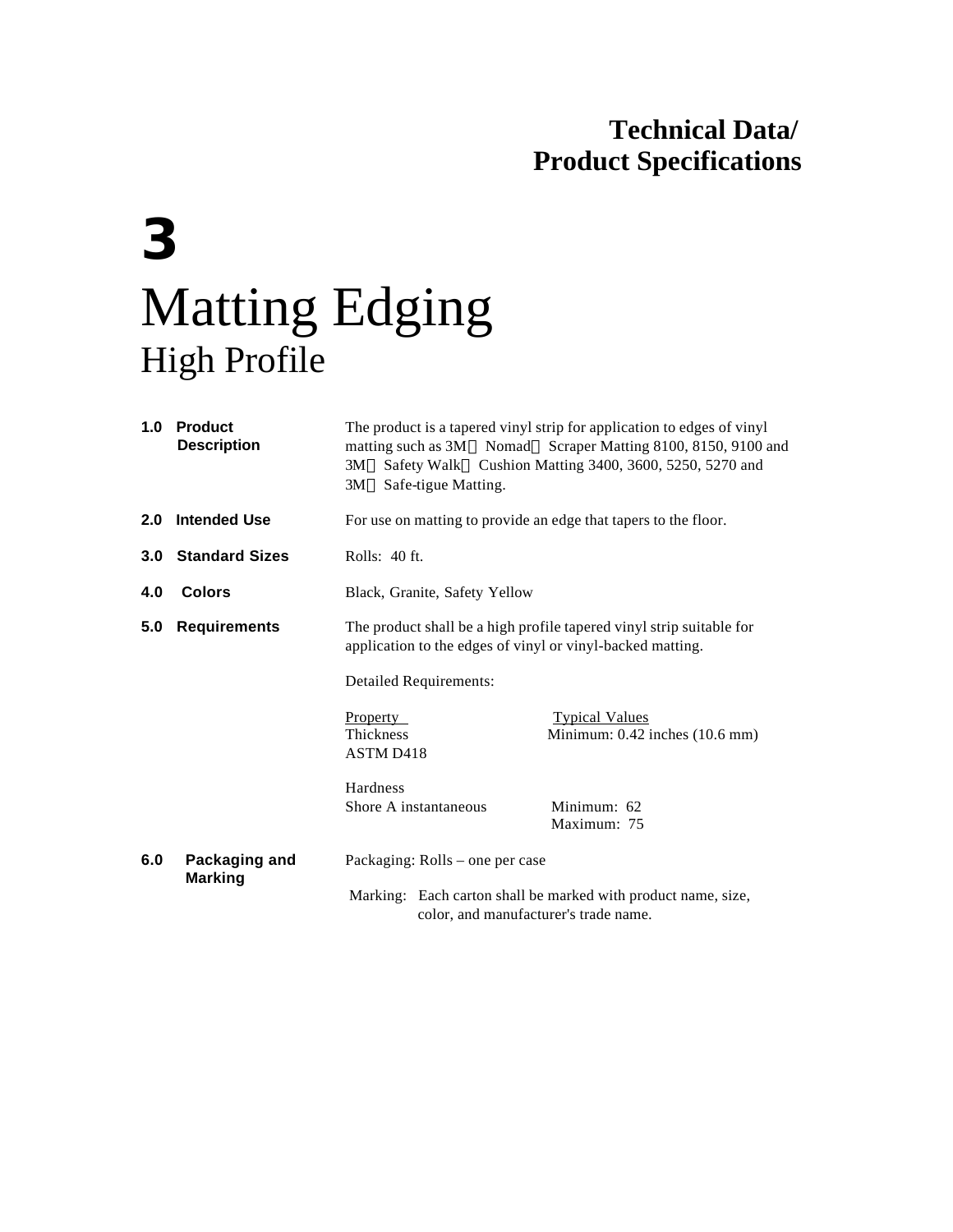| 7.0 | <b>Installation</b>                       | Matting edging can be easily applied to 3M™ Nomad™ Scraper<br>Matting, 3M™ Safety-Walk™ Cushion Matting and 3M™ Safe-tigue™<br>Matting.                                                                                                                                                                |                                                                                                                                |      |  |
|-----|-------------------------------------------|--------------------------------------------------------------------------------------------------------------------------------------------------------------------------------------------------------------------------------------------------------------------------------------------------------|--------------------------------------------------------------------------------------------------------------------------------|------|--|
|     |                                           | Tools and materials needed:<br>Utility knife<br>Straight edge, 3-4 feet long (90-120 cm)<br>3M™ Matting Edging – Kit or Roll<br>3M™ Matting Adhesive – one 3 U.S. fl. oz. (88 ml) tube of adhesive<br>will apply approximately 15 ft. (450 cm) of edging.<br>For best results follow these guidelines: |                                                                                                                                |      |  |
|     |                                           | Before applying edging, ensure that the matting and edging are relaxed<br>and not stretched. Unroll the matting and edging and allow to reach<br>room temperature. Do not stretch matting when applying edging.                                                                                        |                                                                                                                                |      |  |
|     |                                           | 1.                                                                                                                                                                                                                                                                                                     | Be certain sides to be edged are straight. Trim edges with a utility<br>knife (not scissors) and a straight edge if necessary. |      |  |
|     |                                           | $\overline{2}$ .                                                                                                                                                                                                                                                                                       | Cut length of edging to same length as edge of mat.                                                                            |      |  |
|     |                                           | Place edging flat on the floor, grooved side up.<br>3.                                                                                                                                                                                                                                                 |                                                                                                                                |      |  |
|     |                                           | Apply two beads of adhesive liberally to the top of edging flap.<br>4.                                                                                                                                                                                                                                 |                                                                                                                                |      |  |
|     |                                           | Place edge of mat on top of edging flap containing adhesive and<br>5.<br>apply moderate pressure.                                                                                                                                                                                                      |                                                                                                                                |      |  |
|     |                                           | Place a weight, such as a board, along the full length of the edging to<br>assure a maximum strength bond. Allow to dry at least eight hours<br>before placing matting into service.                                                                                                                   |                                                                                                                                |      |  |
| 8.0 | <b>Weight and</b><br><b>Cube per Case</b> | Size                                                                                                                                                                                                                                                                                                   | Approximate<br>Weight                                                                                                          | Cube |  |

.

Rolls 13 lb. 0.629 cu. ft.